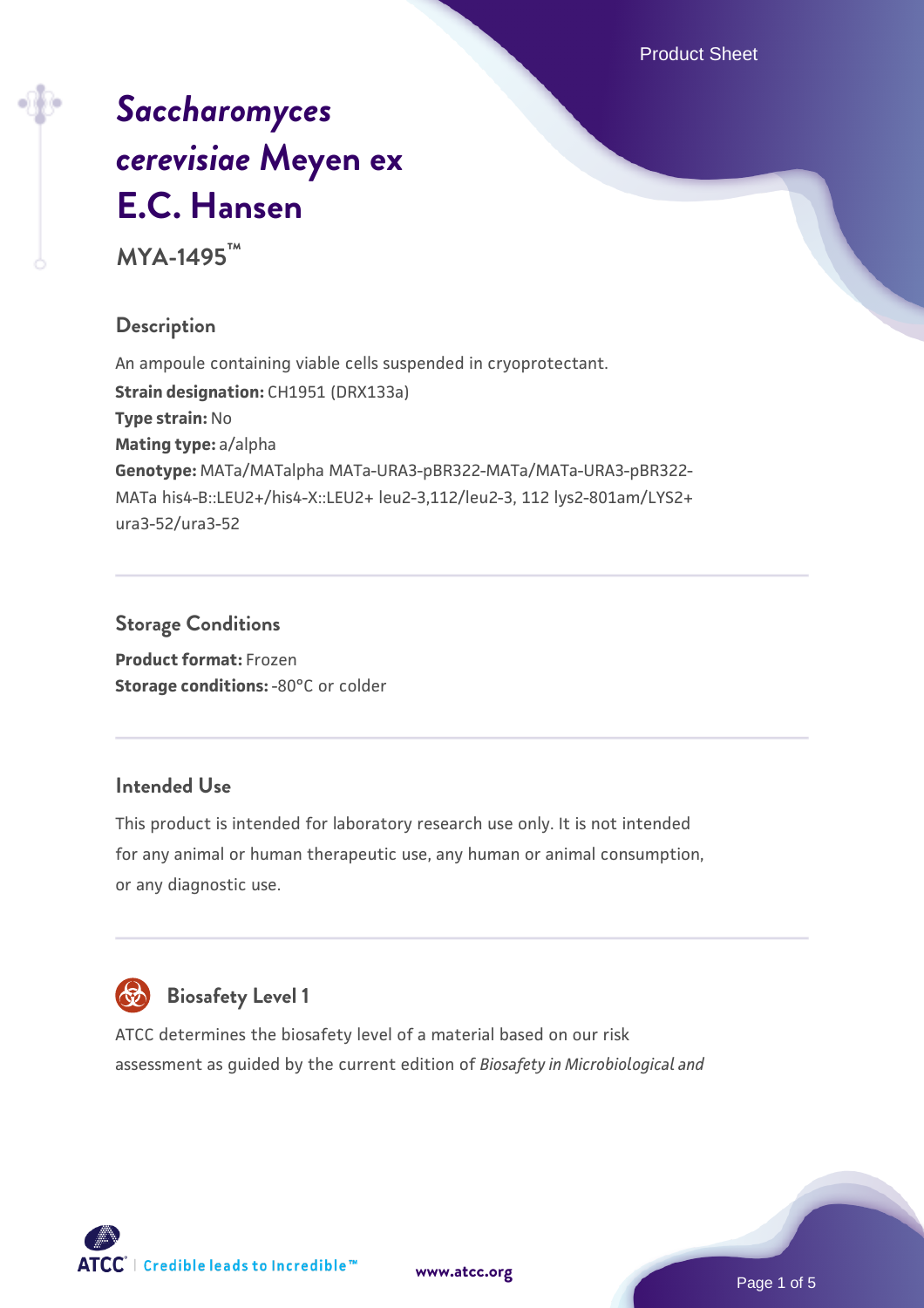### **[Saccharomyces cerevisiae](https://www.atcc.org/products/mya-1495)** [Meyen ex E.C. Hansen](https://www.atcc.org/products/mya-1495) **MYA-1495**

*Biomedical Laboratories (BMBL)*, U.S. Department of Health and Human Services. It is your responsibility to understand the hazards associated with the material per your organization's policies and procedures as well as any other applicable regulations as enforced by your local or national agencies.

ATCC highly recommends that appropriate personal protective equipment is always used when handling vials. For cultures that require storage in liquid nitrogen, it is important to note that some vials may leak when submersed in liquid nitrogen and will slowly fill with liquid nitrogen. Upon thawing, the conversion of the liquid nitrogen back to its gas phase may result in the vial exploding or blowing off its cap with dangerous force creating flying debris. Unless necessary, ATCC recommends that these cultures be stored in the vapor phase of liquid nitrogen rather than submersed in liquid nitrogen.

# **Certificate of Analysis**

For batch-specific test results, refer to the applicable certificate of analysis that can be found at www.atcc.org.

# **Growth Conditions Medium:**  [ATCC Medium 1245: YEPD](https://www.atcc.org/-/media/product-assets/documents/microbial-media-formulations/1/2/4/5/atcc-medium-1245.pdf?rev=705ca55d1b6f490a808a965d5c072196) **Temperature:** 25°C

# **Handling Procedures**

**Frozen ampoules** packed in dry ice should either be thawed immediately or

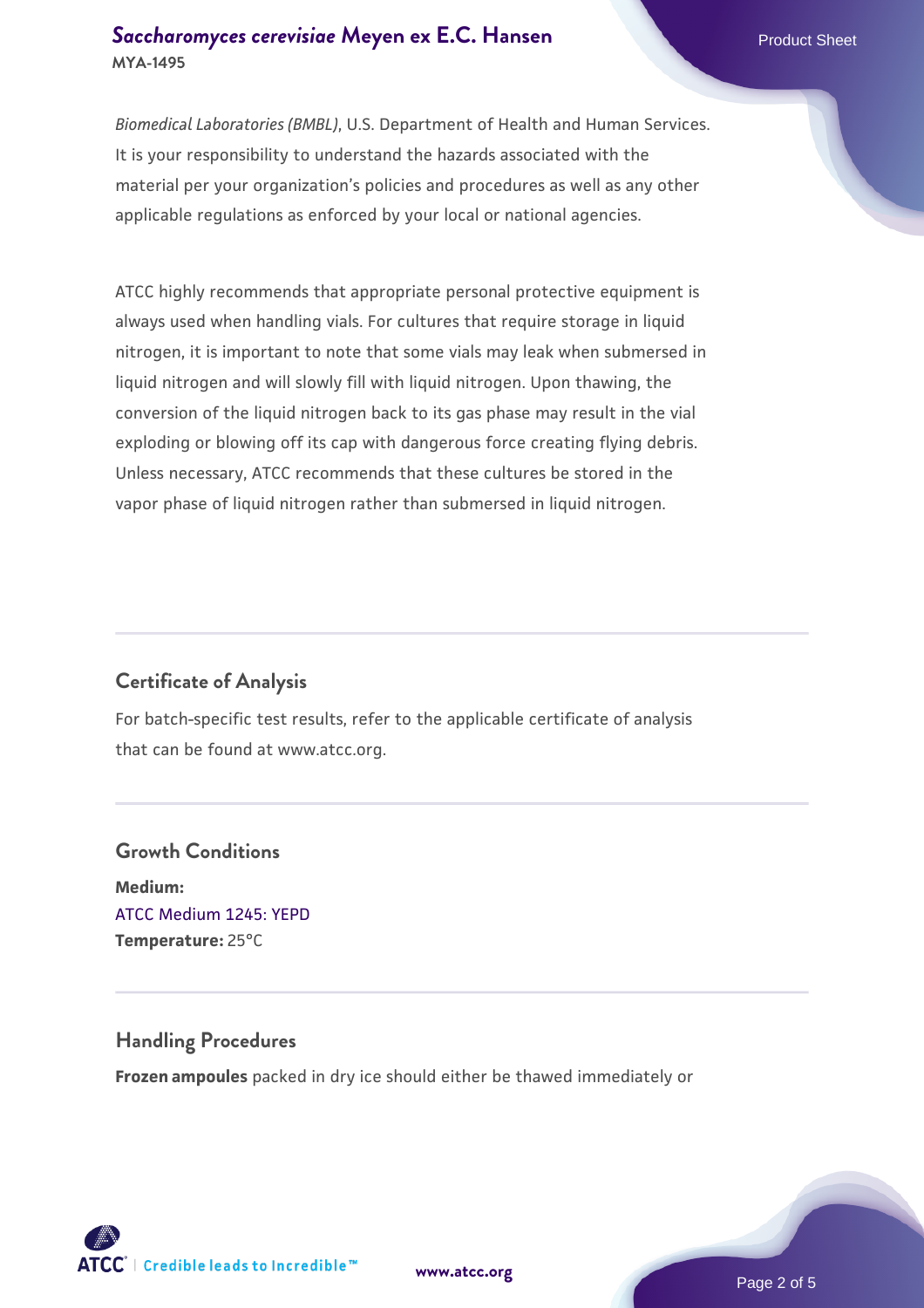## **[Saccharomyces cerevisiae](https://www.atcc.org/products/mya-1495)** [Meyen ex E.C. Hansen](https://www.atcc.org/products/mya-1495) **MYA-1495**

stored in liquid nitrogen. If liquid nitrogen storage facilities are not available, frozen ampoules may be stored at or below -70°C for approximately one week. **Do not under any circumstance store frozen ampoules at refrigerator freezer temperatures (generally -20°C)**. Storage of frozen material at this temperature will result in the death of the culture.

- 1. To thaw a frozen ampoule, place in a **25°C to 30°C** water bath, until just thawed **(approximately 5 minutes)**. Immerse the ampoule just sufficient to cover the frozen material. Do not agitate the ampoule.
- 2. Immediately after thawing, wipe down ampoule with 70% ethanol and aseptically transfer at least 50 µL (or 2-3 agar cubes) of the content onto a plate or broth with medium recommended.
- 3. Incubate the inoculum/strain at the temperature and conditions recommended.
- 4. Inspect for growth of the inoculum/strain regularly for up to 4 weeks. The time necessary for significant growth will vary from strain to strain.

## **Material Citation**

If use of this material results in a scientific publication, please cite the material in the following manner: *Saccharomyces cerevisiae* Meyen ex E.C. Hansen (ATCC MYA-1495)

#### **References**

References and other information relating to this material are available at www.atcc.org.

#### **Warranty**

The product is provided 'AS IS' and the viability of ATCC® products is warranted for 30 days from the date of shipment, provided that the customer has stored and handled the product according to the information

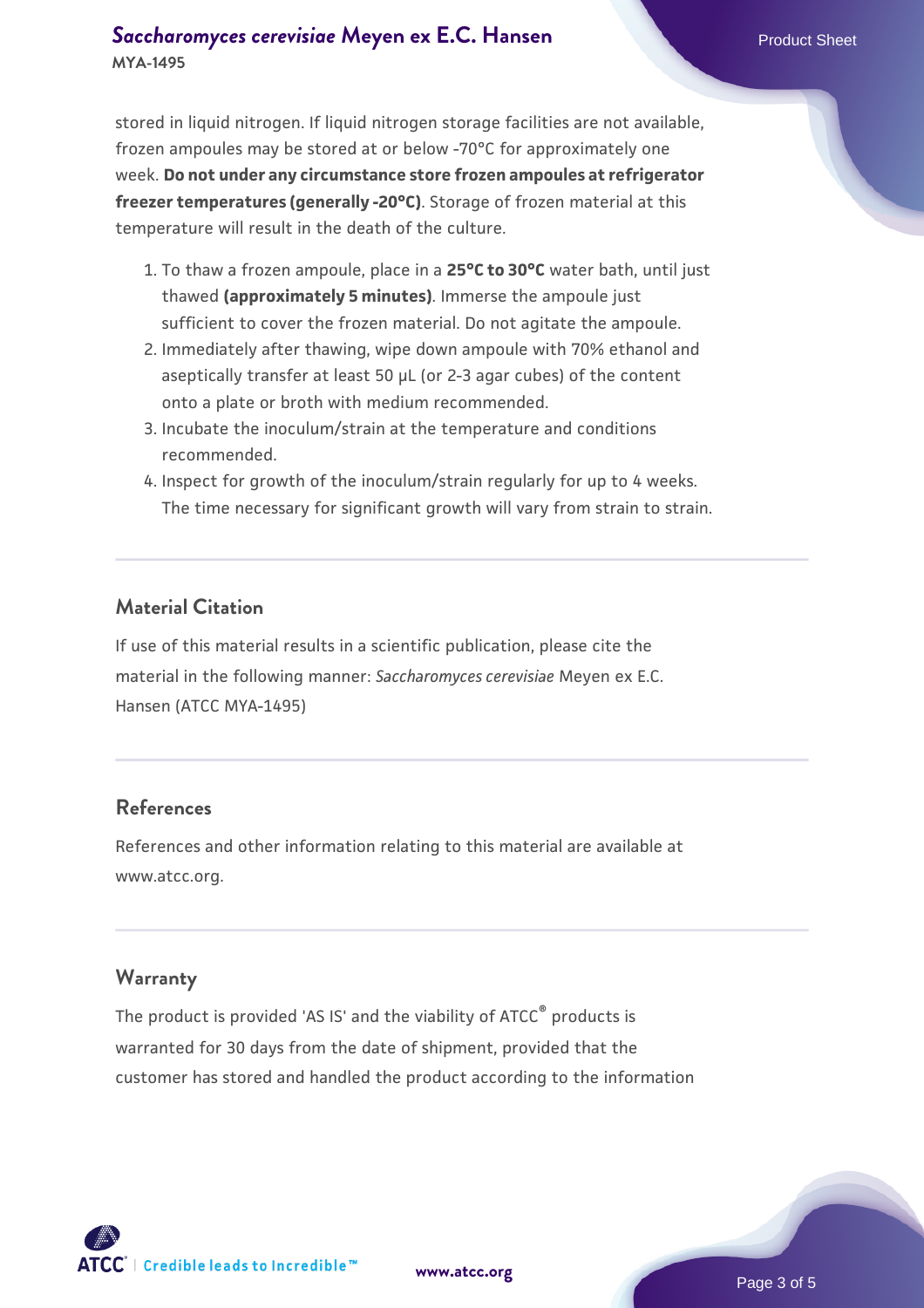### **[Saccharomyces cerevisiae](https://www.atcc.org/products/mya-1495)** [Meyen ex E.C. Hansen](https://www.atcc.org/products/mya-1495) **MYA-1495**

included on the product information sheet, website, and Certificate of Analysis. For living cultures, ATCC lists the media formulation and reagents that have been found to be effective for the product. While other unspecified media and reagents may also produce satisfactory results, a change in the ATCC and/or depositor-recommended protocols may affect the recovery, growth, and/or function of the product. If an alternative medium formulation or reagent is used, the ATCC warranty for viability is no longer valid. Except as expressly set forth herein, no other warranties of any kind are provided, express or implied, including, but not limited to, any implied warranties of merchantability, fitness for a particular purpose, manufacture according to cGMP standards, typicality, safety, accuracy, and/or noninfringement.

#### **Disclaimers**

This product is intended for laboratory research use only. It is not intended for any animal or human therapeutic use, any human or animal consumption, or any diagnostic use. Any proposed commercial use is prohibited without a license from ATCC.

While ATCC uses reasonable efforts to include accurate and up-to-date information on this product sheet, ATCC makes no warranties or representations as to its accuracy. Citations from scientific literature and patents are provided for informational purposes only. ATCC does not warrant that such information has been confirmed to be accurate or complete and the customer bears the sole responsibility of confirming the accuracy and completeness of any such information.

This product is sent on the condition that the customer is responsible for and assumes all risk and responsibility in connection with the receipt, handling, storage, disposal, and use of the ATCC product including without limitation taking all appropriate safety and handling precautions to minimize health or environmental risk. As a condition of receiving the material, the customer agrees that any activity undertaken with the ATCC product and any progeny or modifications will be conducted in compliance with all applicable laws,

**[www.atcc.org](http://www.atcc.org)**

Page 4 of 5